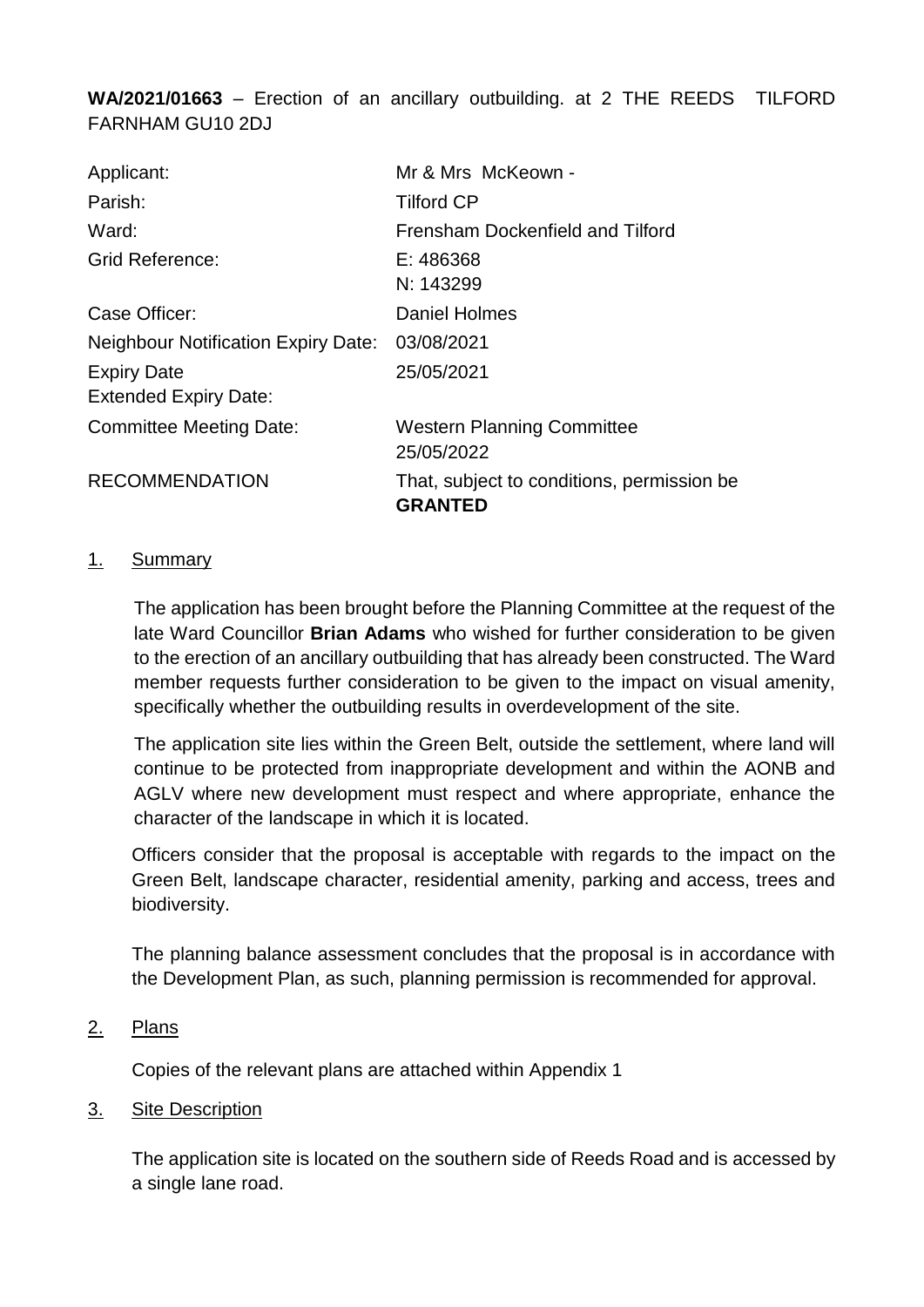• Property Type: Semi-detached two storey dwelling. The wider site comprises a number of outbuildings, including a stables, polytunnel, metal shed and timber shed

- Character: Rural.
- Site Levels: The house is on flat land with the garden sloping up to the north

# 4. Proposal

Planning permission is sought for:

1) Erection of an ancillary outbuilding.

\*It is noted the proposed outbuilding has already been built.

## 3. Relevant Planning History

| <b>Reference</b> | <b>Proposal</b>                                                                                             | <b>Decision</b>                                                      |
|------------------|-------------------------------------------------------------------------------------------------------------|----------------------------------------------------------------------|
| WA/2021/01616    | Alterations to existing track /<br>driveway                                                                 | <b>Refused at Committee</b><br>23/03/2022<br>(decision to be issued) |
| WA/2021/01664    | Erection of extensions and<br>alterations following demolition of<br>existing extension and<br>outbuildings | Refused<br>10/02/2022                                                |
| WA/2019/1879     | Erection of extensions and<br>alterations following demolition of<br>existing extension.                    | <b>Full Permission</b><br>24/01/2020                                 |
| WA/1997/1885     | Erection of a single storey<br>extension and alterations.                                                   | <b>Full Permission</b><br>21/01/1998                                 |

## 4. Relevant Planning Constraints

Green Belt – outside any defined settlement area Surrey Hills AONB & AGLV Ancient Woodland 500m Buffer Zone Article 4 Direction (not relevant to residential applications) Thames Basin Heath 7km Buffer Zone Wealden Heaths I SAC 2km Buffer Zone Wealden Heaths I SPA 5km Buffer Zone SPAD

## 5. Relevant Development Plan Policies and Guidance

 Waverley Borough Local Plan (Part 1): Strategic policies and sites (adopted February 2018): SP1, TD1, NE1, NE3, RE2, RE3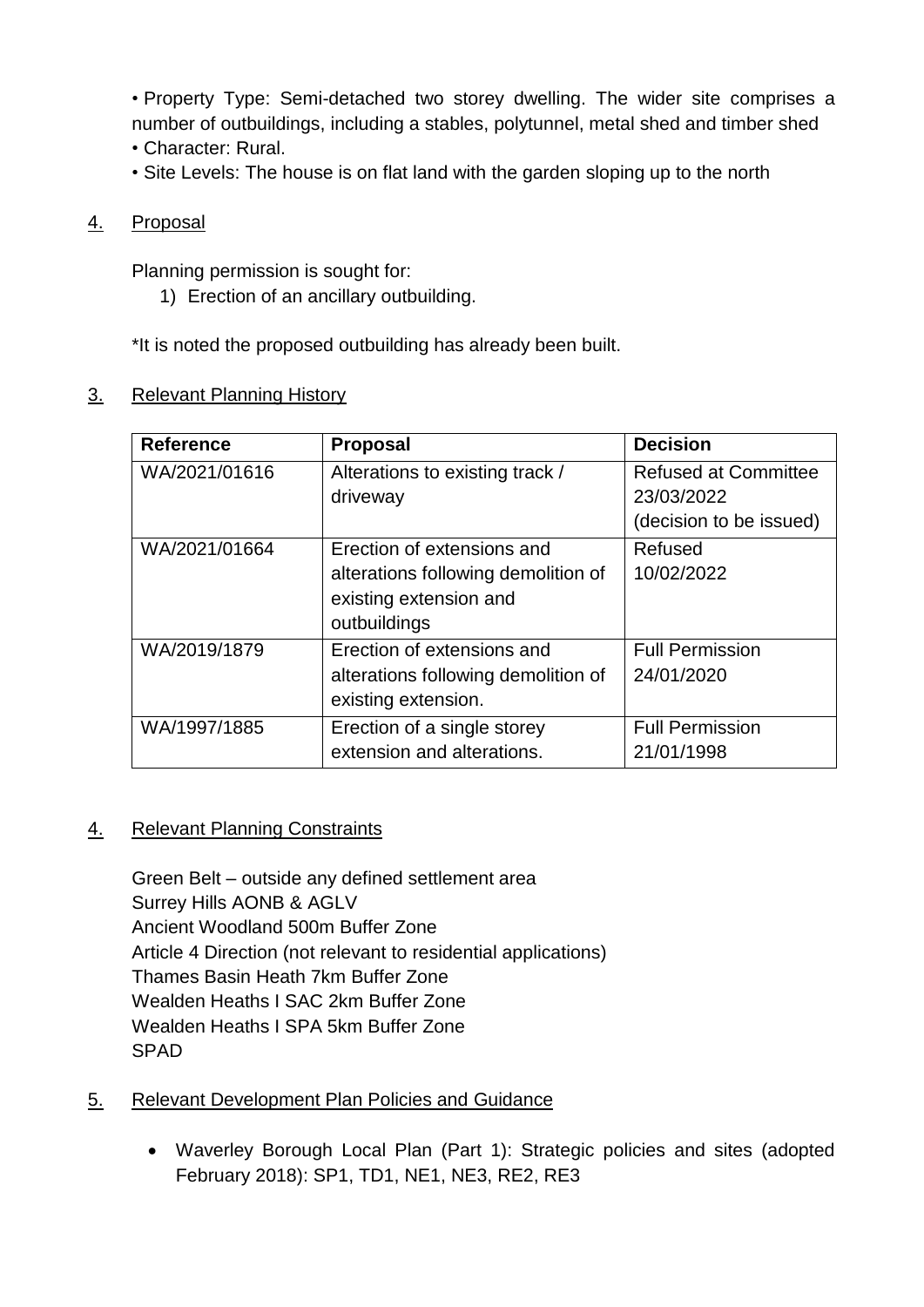- Waverley Borough Local Plan 2002 (retained policies February 2018): D1, D4, D7, RD2, RD3
- South East Plan: Saved policy NRM6

Other guidance:

- The National Planning Policy Framework 2021 (NPPF)
- The National Planning Practice Guidance 2014 (NPPG)
- Residential Extensions Supplementary Planning Document 2010 (SPD)
- Council's Parking Guidelines (2013)
- Surrey Vehicular and Cycle Parking Guidance (2018)
- Surrey Hills AONB Management Plan (2020-2025)
- National Design Guide (2019)

## 6. Consultations and Town/Parish Council Comments

| <b>Tilford Parish Council</b> | Objection                                                                                                                                                                                                                                                                                                                     |  |
|-------------------------------|-------------------------------------------------------------------------------------------------------------------------------------------------------------------------------------------------------------------------------------------------------------------------------------------------------------------------------|--|
|                               | Overdevelopment of the site. Should planning<br>officers be minded to approve this application<br>TPC requests that a condition be placed on the<br>outbuilding that it is to remain ancillary to the main<br>house in perpetuity and may not be turned into an<br>additional, separate residential dwelling.<br>(26/07/2021) |  |
|                               |                                                                                                                                                                                                                                                                                                                               |  |
| <b>Surrey Wildlife Trust</b>  | No objections – Conditions and informatives                                                                                                                                                                                                                                                                                   |  |
|                               | (10/05/2022)                                                                                                                                                                                                                                                                                                                  |  |
|                               | Requires up to date information for a fair assessment                                                                                                                                                                                                                                                                         |  |
|                               | to be made                                                                                                                                                                                                                                                                                                                    |  |
|                               | (15/10/2021)                                                                                                                                                                                                                                                                                                                  |  |
| <b>AONB Officer</b>           | No objection                                                                                                                                                                                                                                                                                                                  |  |
|                               | 09/08/2021)                                                                                                                                                                                                                                                                                                                   |  |
| Natural England               | No Comment                                                                                                                                                                                                                                                                                                                    |  |
|                               | 28/07/2021                                                                                                                                                                                                                                                                                                                    |  |

## 7. Representations

11 letters have been received from 6 different addresses raising objection on the following grounds:

Green Belt

- As the use would be ancillary it increases the overall GEA to a 74% increase, above the recommended 40%
- Would exceed the Permitted Development allowance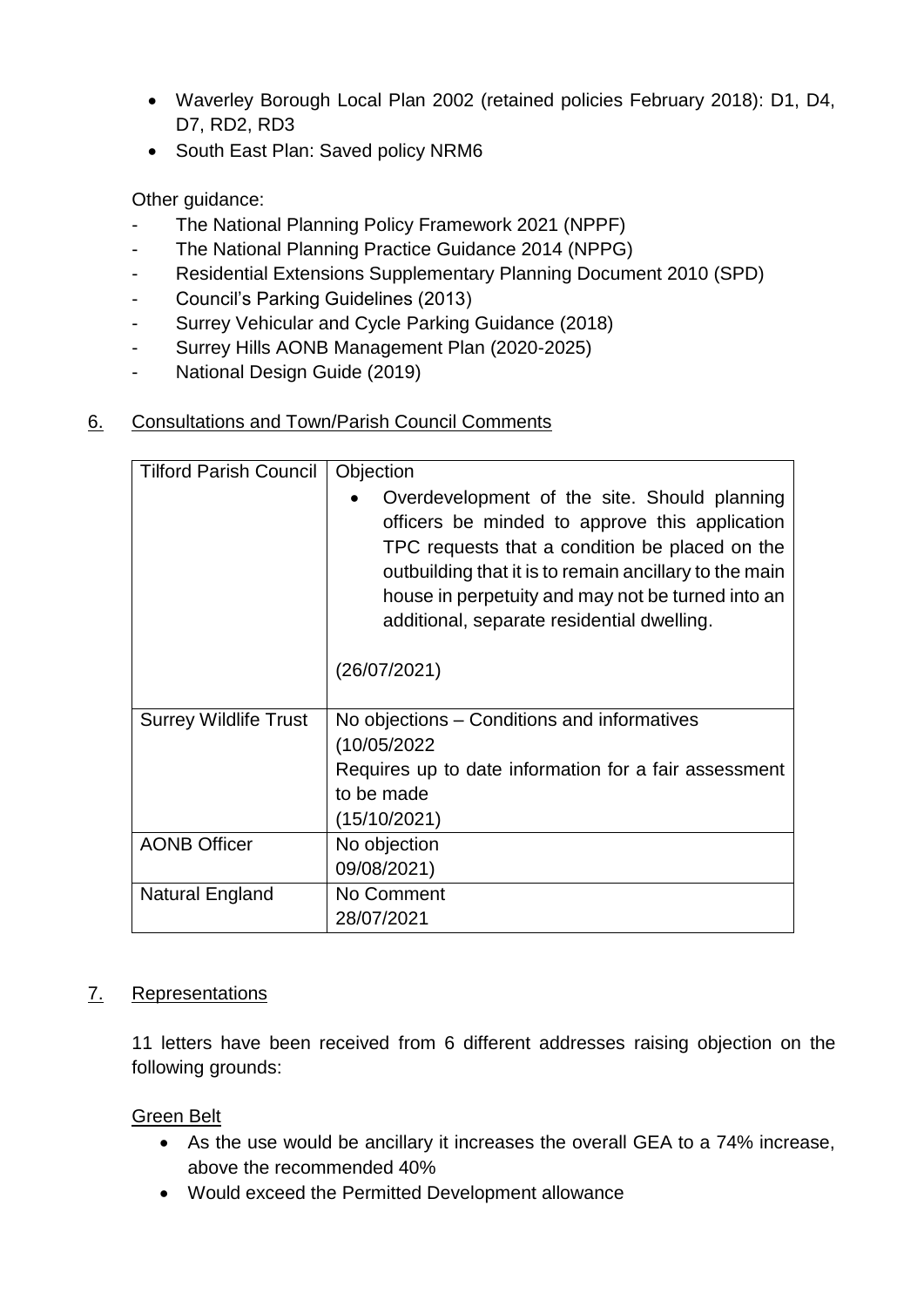- Inappropriate within the Green Belt and not in accordance with WBC Policy RE2
- Results in infilling between properties
- Shed referred to as being attached to the stable is not a shed but an awning
- Outbuildings implied to be removed as a make weight are not legal

#### Impact on design and Landscape Character

- Overdevelopment of the site
- Inappropriate within the AONB & AGLV

#### Ecology

- No ecological surveys carried out prior to development
- Incorrectly completed biodiversity checklist

## Very Special Circumstances

 Further consideration to be raised regarding the matter of the Permitted Development fallback. The proposed outbuilding would not meet the criteria

2 letters have been received expressing support for the following reasons:

#### Visual Impact

• Low impact on the surround

Residential Amenity

- Well separated from neighbouring properties. No harmful loss of amenity
- 8. Planning Considerations:
- 9. Principle of development

The site is located within the Green Belt outside any defined settlement area. Policy RE2 of the Local Plan (Part 1) 2018 outlines that the Green Belt will continue to be protected from inappropriate development. Inappropriate development will not be permitted unless very special circumstances can be demonstrated.

The site is located within the AONB and AGLV. Policy RE3 of the Local Plan (Part 1) 2018 sets out that new development must respect and where appropriate, enhance the character of the landscape in which it is located.

## 10. Impact on the Green Belt

The site is located within the Green Belt outside any defined settlement area. Policy RE2 of the Local Plan (Part 1) 2018 outlines that the Green Belt will continue to be protected from inappropriate development. Inappropriate development will not be permitted unless very special circumstances can be demonstrated.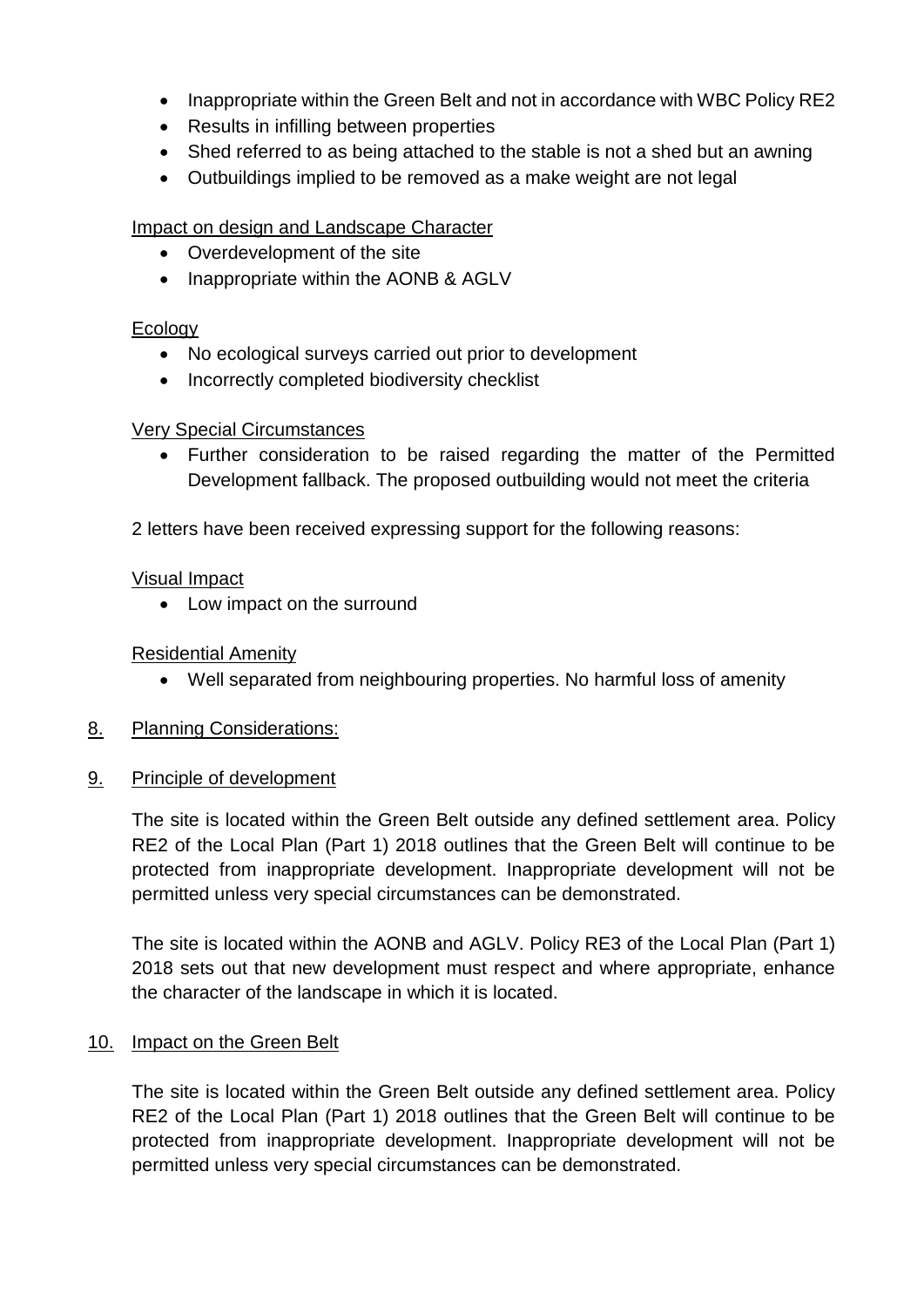Retained Policy RD3 of the Local Plan 2002 sets out that outside settlements within the Green Belt, proposals for the erection of garaging and other ancillary domestic outbuildings will be considered in line with Green Belt policy.

Certain forms of development are considered to be appropriate, and will be permitted provided they do not conflict with the exceptions listed in paragraphs 149 and 150 of the NPPF 2021.

Paragraph 149 of the NPPF sets out that the construction of new buildings should be regarded as inappropriate development, exceptions to this include:

- a) Buildings for agriculture and forestry;
- b) Provision of appropriate facilities for outdoor sport, outdoor recreation and for cemeteries, as long as it preserves the openness of the Green Belt and does not conflict with the purposes of including land within it;
- c) The extension or alteration of a building provided that it does not result in disproportionate additions over and above the size of the original building;
- d) The replacement of a building, provided the new building is in the same use and not materially larger than the one it replaces;
- e) Limited infilling in villages, and limited affordable housing for local community needs under policies set out in the Local Plan; or
- f) Limited infilling or the partial or complete redevelopment of previously developed sites (brownfield land), whether redundant or in continuing use (excluding temporary buildings), which would not have a greater impact on the openness of the Green Belt and the purpose of including land within it than the existing development.

Paragraph 150 of the NPPF sets out that certain other forms of development are also not inappropriate in the Green Belt provided they preserve openness and do not conflict with the purposes of including land within it, these are:

- a) mineral extraction;
- b) engineering operations;
- c) local transport infrastructure which can demonstrate a requirement for a Green Belt location;
- d) the re-use of buildings provided that the buildings are of permanent and substantial construction;
- e) material changes in the use of land (such as changes of use for outdoor sport or recreation, or for cemeteries and burial grounds); and
- f) development brought forward under a Community Right to Build Order or Neighbourhood Development Order.

The erection of a new ancillary outbuilding would not fall under any of the categories under paragraphs 149 or 150 of the NPPF (2021). Officers note the applicant wishes to demolish a number of existing outbuildings in order to make way for the proposed outbuilding. However, as para 149 (d) refers to the replacement of a single building the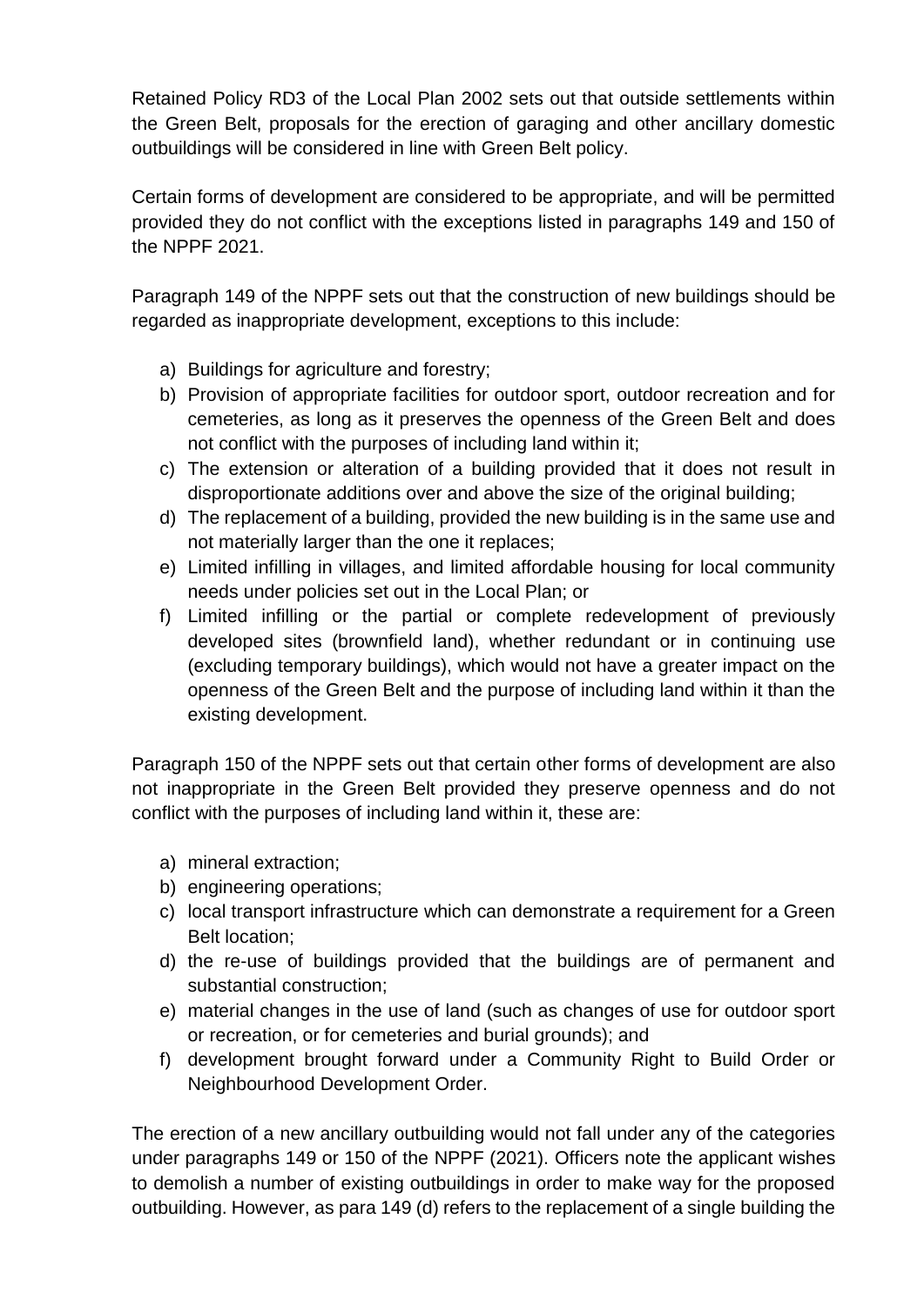proposal does not technically comply with the provision that would make it appropriate development.

As such the presence of development is harmful by definition and very special circumstances are therefore required in this case to outweigh the harm to the Green Belt, and any other harm. These will be considered in the relevant section later in the report.

# 11. Design and impact on visual amenity the AONB and AGLV

Policy TD1 of the Local Plan 2018 (Part 1) requires development to be of high quality design and to be well related in size, scale and character to its surroundings. Retained Policies D1 and D4 of the Local Plan 2002 are attributed substantial and full weight respectively due to their level of consistency with the NPPF 2021.

The proposed single storey outbuilding, which has already been built, would be positioned 24m south-west of the main dwelling and 5.75m from the southern boundary. The additional outbuilding would not comprise of additional bulk, scale or mass that would appear incongruous or unsympathetic to the surrounding area.

The existing boundary treatment, which consists of a 1.7m high timber fence and established trees, would largely conceal the outbuilding when viewed form the access track.

The materials, comprising of timber cladding, would be appropriate within the AONB and AGLV.

Officers note the comments raised regarding overdevelopment of the site and it is acknowledged that the metal store, poly tunnel and proposed outbuilding would comprise overdevelopment of the site. However, if permission were to be granted Officers would impose a condition to remove the metal store and poly tunnel within 3 months of any permission granted.

Subject to compliance with such a condition, Officers consider the proposal to be of an appropriate scale, form and design, and would be acceptable in visual terms. On this basis, the proposed extension would comply with Policies TD1 and RE2 of the Local Plan Part 1 2018, retained Local Plan Policies D1 and D4 of the Waverley Borough Council Local Plan 2002, and the NPPF 2021.

## 12. Impact on residential amenity

Policy TD1 of the Local Plan (Part 1) 2018 seeks to ensure that new development is designed to create safe and attractive environments that meet the needs of users and incorporate the principles of sustainable development. Retained Policies D1 and D4 of the Local Plan 2002 are given substantial and full weight respectively due to their consistency with the NPPF 2021.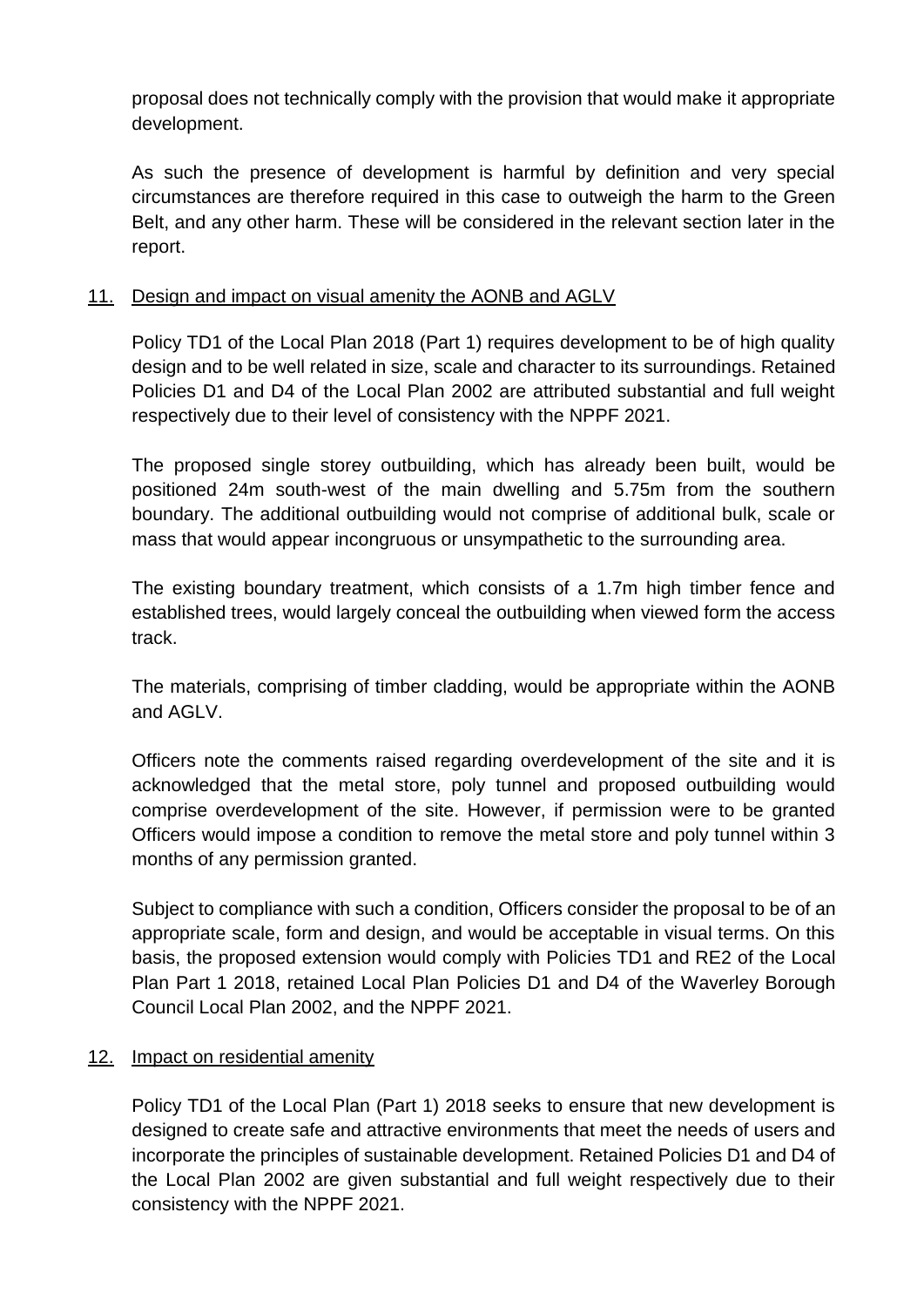The nearest neighbours to no. 2 the Reeds; Reeds Wood, Reeds Farmhouse (3 The Reeds) and 1 The Reeds (Elmcroft).

#### Reeds Wood

Reeds Wood is positioned to the south of the application site. The proposed outbuilding is set approximately 5.75m from the common boundary and approximately 16.8m from the front elevation of Reeds Wood. The separation distance is such that the outbuilding would have no harmful overbearing impact or loss of light to Reeds Wood.

The outbuilding is single storey and has no side facing windows that would result in any harmful loss of privacy to Reeds Wood. As such, no harmful impact on the residential amenity would result to Reeds Wood.

## 1 The Reeds

1 The Reeds is attached to the north-east of the application site. As the proposed outbuilding would be approximately 34m from the common boundary, is single storey, and concealed by the boundary treatment, no harmful impact by way of overbearing development, loss of light or loss of privacy would result.

#### Reeds Farmhouse (3 The Reeds)

Reeds Farmhouse is located centrally within the plot and is situated approximately 37.1m south of the front elevation of the application site. Given the separation distance, no harmful overbearing development or loss of light would result.

The outbuilding is single storey and has no windows that would result in any harmful loss of privacy to Reeds Wood. As such, no harmful impact on the residential amenity would result to Reeds Wood.

As such, officers are satisfied that the proposed outbuilding would have no harmful impact on the residential amenity of neighbouring properties

Therefore acceptable and in accordance with Policies TD1 of the Local Plan (Part 1) 2018, D1 and D4 of the Local Plan 2002 and the Residential Extensions SPD.

#### 13. Impact on Trees and Landscape

It is noted that the proposed outbuilding as built is not located within the root protection zone of any trees on the site. As such, the proposed outbuilding as built would have no harmful impact on trees and landscape.

As such the proposed extensions and alterations would accord with retained Policies TD1, D1, D4 and D7 of the Waverley Borough Local Plan 2002 and Policies NE1 and NE2 of the Waverley Borough Local Plan (Part 1) 2018.

## 14. Biodiversity and compliance with Habitat Regulations 2017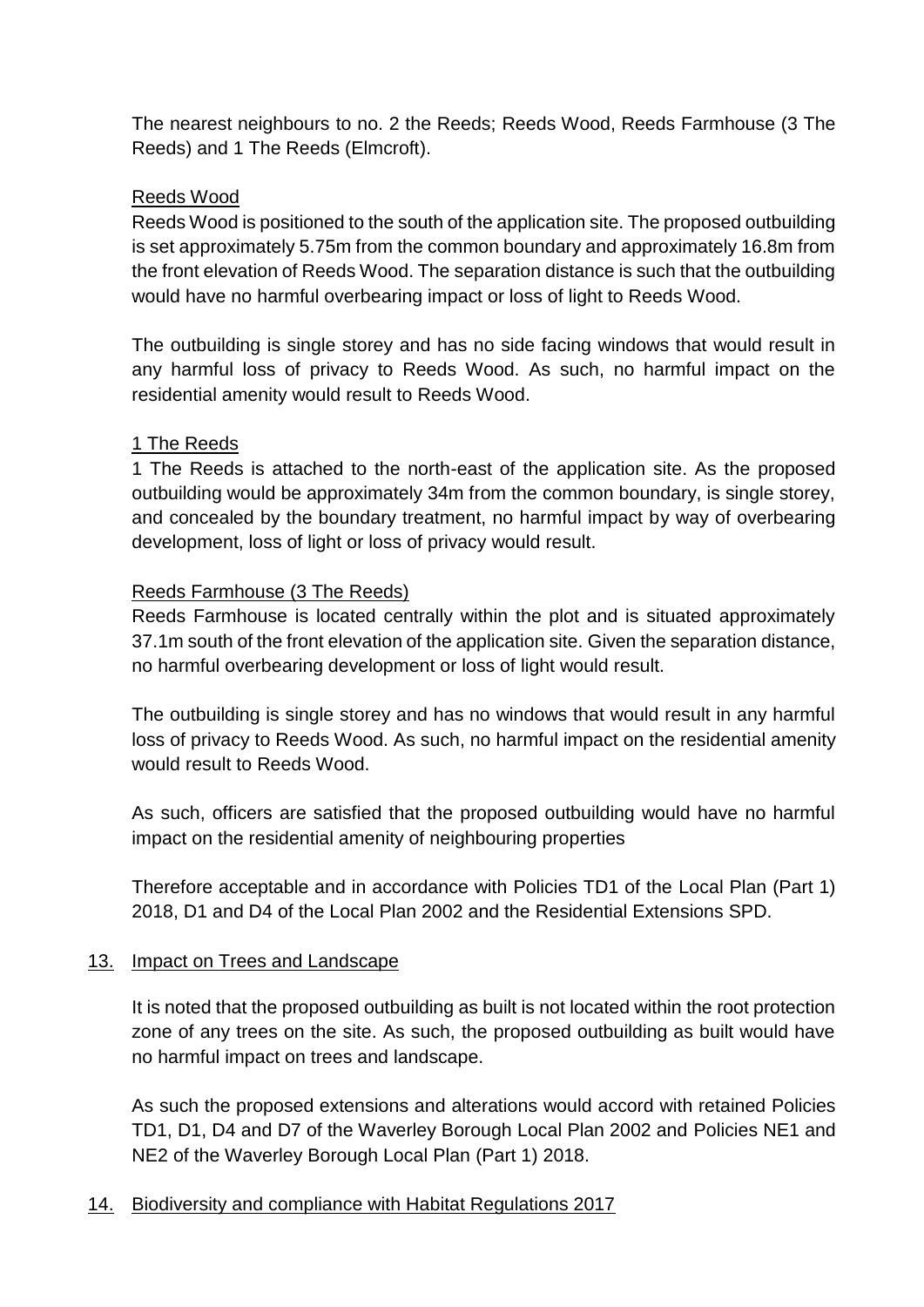Policy NE1 of the Local Plan (Part 1) 2018 states that the Council will seek to conserve and enhance biodiversity. Development will be permitted provided it retains, protects and enhances biodiversity and ensures any negative impacts are avoided or, if unavoidable, mitigated.

Further, Circular 06/2005 states 'It is essential that the presence or otherwise of protected species and the extent that they may be affected by the proposed development, is established before planning permission is granted.'

The site is adjacent to the deciduous woodland, approximately 30m to the north. There is therefore a risk of ecological harm resulting from construction activities.

Officers note the concern raised within the neighbour representations and make the following comments.

A Preliminary Ecological Appraisal and Preliminary Roost Assessment Survey has been submitted as part of the application (prepared by Arbtech, 24/04/2021). The report identifies that none of the outbuildings offers suitable roosting features that bats could exploit. It also identifies that deciduous woodland adjacent to the north and west of the main dwelling would not be affected by the proposed development. The report summarises that no further surveys are required.

Surrey Wildlife Trust visited No. 2 the Reeds on the 21 March 2022, as arranged by Waverley Borough Council. The site visit included a full walkover of the site and review of all of the information available (including, planning portal comments, third party professional reports and the Forestry Commission).

The submitted ecological report has considered the ecological baseline of the site as being on the 19 March 2021. However, it is clear that activity has been carried out prior to the completion of this Arbtech Preliminary Ecological Appraisal and Preliminary Roost Assessment Survey. The survey confirmed the presence of a bat roost in the main dwelling , identified as building B1 in the report. However this is not affected by this planning application.

In review of the Planning Statement and the Preliminary Ecological Appraisal and Preliminary Roost Assessment Survey, SWT would assess that the outbuilding was constructed on amenity grassland/introduced shrub. Neither of these two habitats are likely to be Habitats of Principle Importance under the Natural Environment and Rural Communities Act 2006 (based on the information provided in the ecology report and from aerial mapping). Although these habitats are of likely low ecological value, they will have had an ecological function. The Arbtech report has advised a series of ecological enhancements in order for the project to be in line with the NPPF 2019 (and 2021).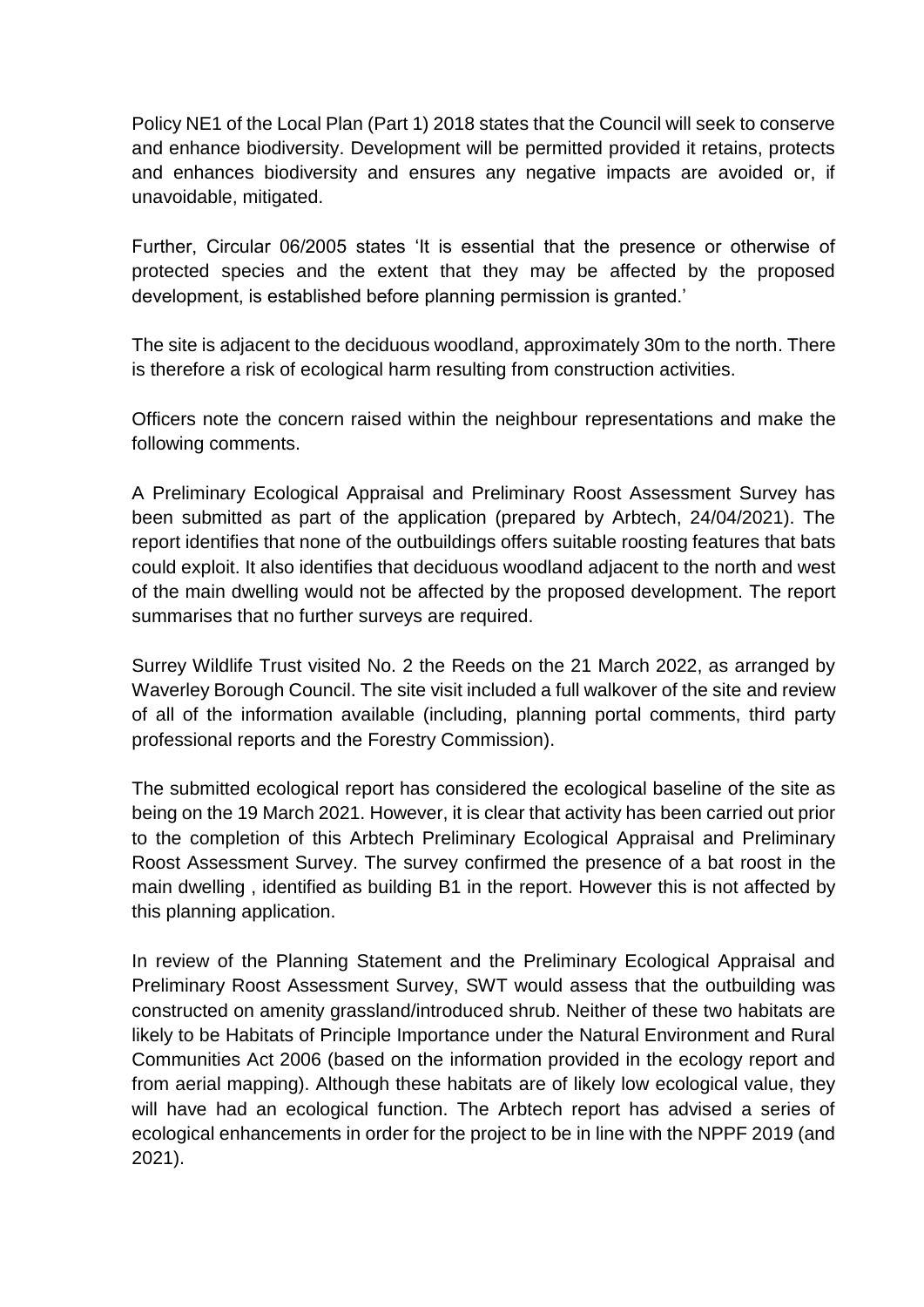Should Members be minded to grant this planning application, SWT advises that the Applicant provides an Ecological Enhancement Plan for the site, as a planning condition. This should be based upon the Enhancements provided in Table 7 of the Preliminary Ecological Appraisal and Preliminary Roost Assessment Survey. This Ecological Enhancement Plan should also show a map of the proposed enhancements and provide suitable compensation for the loss of habitat required for the outbuilding that was constructed. This document should be prepared by a suitably qualified ecologist.

Subject to compliance with such conditions, the proposed outbuilding would have an acceptable impact on biodiversity.

Therefore the proposed development would be in accordance with Policy NE1 of the Waverley Local Plan Part 1 (2018) and Policies 174 and 179 of the NPPF 2021.

# 15. Very Special Circumstances

It has been identified that the proposed outbuilding would not fall under any of the exceptions set out within paragraphs 149 and 150 of the NPPF 2021 and, as such, it would constitute inappropriate development in the Green Belt.

Officers note the following very special circumstances submitted by the applicant:

- 1) Permitted development fallback to relocate the existing outbuilding if refused. The existing site benefits from Permitted Development rights which allow the erection of ancillary buildings such as this, provided they meet the criteria as listed in Class E of Part 1 of Schedule 2 of the Town and Country Planning (General Permitted Development) (England) Order 2015 (as amended)
- 2) Existing outbuildings on site comprise stables, metal shed (7.6m²) and poly tunnel (26m²). The applicant contends that the removal of the metal shed and polytunnel in addition to a store attached to the stables previously demolished would result in the loss of built form totalling approximately 23.9m² across the site resulting in an increase in openness.

Officers provide the following response:

1) The submitted Planning Statement states that the site benefits from Permitted Development rights which 'allow for the erection of ancillary buildings such as this within Article 2(3) land. Within an AONB the erection of ancillary buildings is allowable within a 20m arc from the rear elevation of the dwelling. The proposed location does not fall within this arc. The applicant contends that, should this be refused, the application could simply relocate the building to a position within the 20m arc.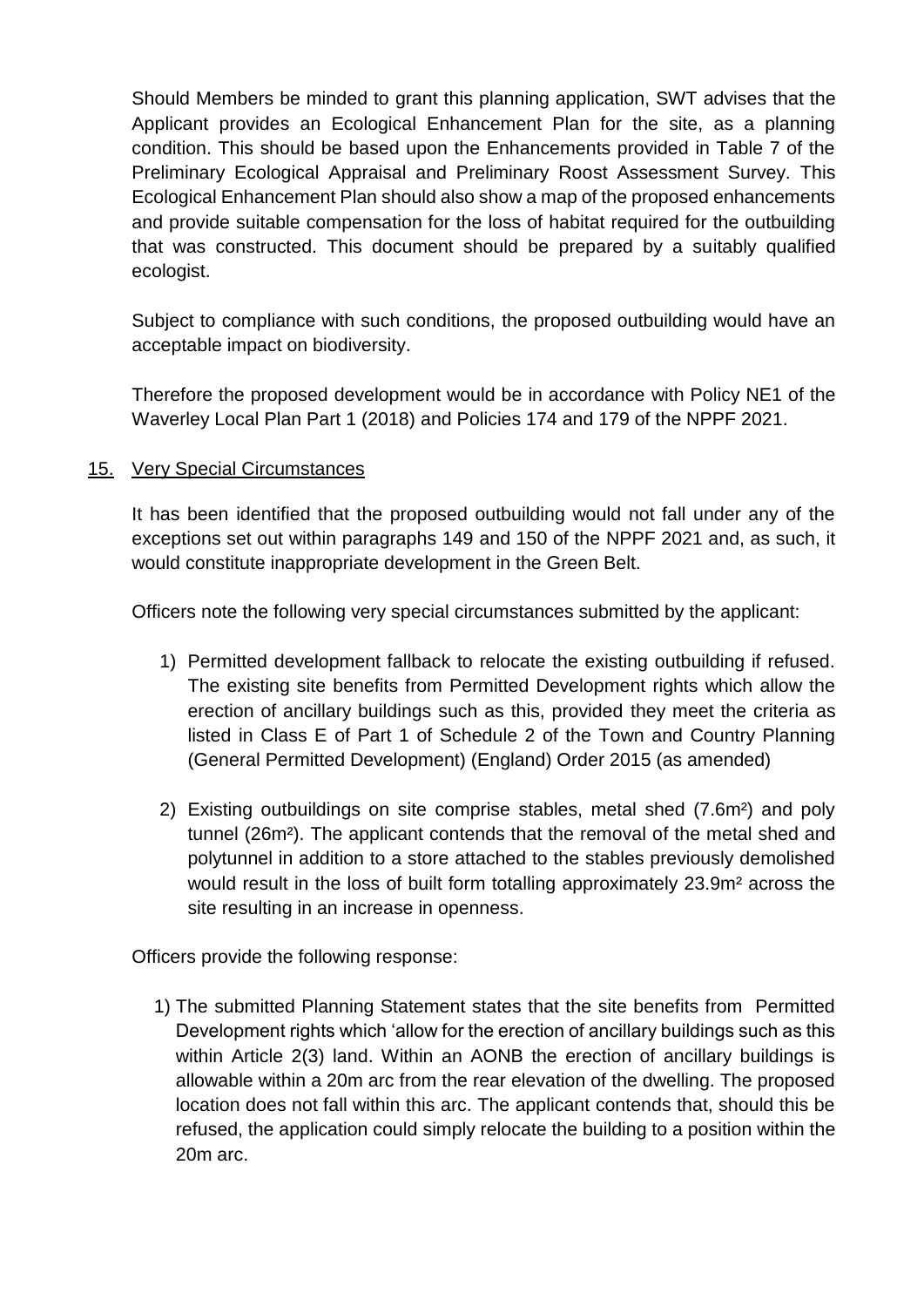The proposed outbuilding is 18m² in Gross External Area (GEA) and is positioned approximately 24m south-west of the dwelling. Class E of Part 1 of Schedule 2 of the Town and Country Planning (General Permitted Development) (England) Order 2015 (as amended) ("the Order") states that development is not permitted by Class E if the total area of ground covered by buildings, enclosures, pools and containers situated more than 20 metres from any wall of the dwellinghouse would exceed 10 square metres (E.2).

In addition, under E.3 of the Order, development is not permitted by Class E if any part of the building, enclosure, pool or container would be situated on land between a wall forming a side elevation of the dwellinghouse and the boundary of the curtilage of the dwellinghouse. As the dwelling has been reconfigured in accordance with extant permission WA/2019/1879 this would not be possible. No Permitted Development fallback exists in this regard.

2) The proposed outbuilding would replace an existing polytunnel and metal shed in a similar location. Both are structures of permanence and would meet the test of the definition of a building ( Article 2(1) of the GDPO includes "any structure or erection" as well as any part of a building. This could in principle include various buildings and structures of unconventional, and perhaps in some cases rather insubstantial construction. The leading authorities on what constitutes a building or structure are clear on this point (e.g. Skerritts of Nottingham v SSETR (no.2) [2000] 2 P.L.R 102. [2000] J.P.L. 1025)

Officers note the reference to a further outbuilding positioned as part of the stables northwest of the dwelling, outside of the curtilage. However Officers have not taken this into account. The outbuilding appears to be a timber 'awning' attached to the stables and it is not considered that this could reasonably be added to the calculations. As such, the metal shed and polytunnel are the only outbuildings included within the calculation.

The total combined floor area of the existing buildings to be demolished is 23.9m². The total area of the proposed outbuilding would be 18m².

Therefore the decrease in overall floor area and the overall spread of built form would improve the openness of the Green Belt over the existing situation. In light of this, Officers consider that the proposed development would not be materially larger than that to be replaced and there would be no significant harm to the openness of the Green Belt.

Furthermore, officers have had due regard to the supporting text to retained Policy RD3 which states of outbuildings "Where planning permission is required, the Council will have regard to the needs of householders for garaging, storage and recreational facilities incidental to the enjoyment of their dwelling". If this application is granted permission, it would be conditional upon the removal of the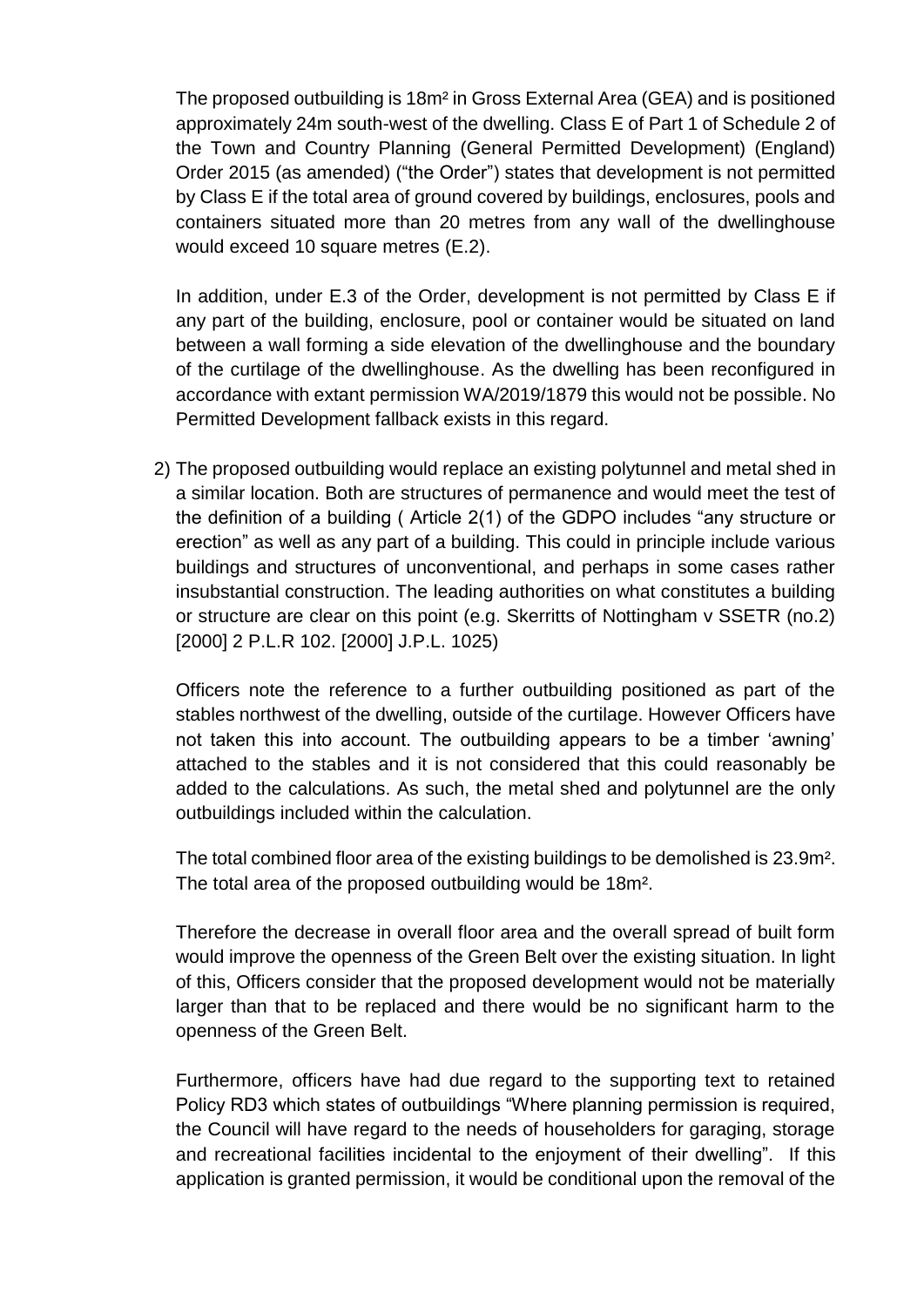polytunnel and shed and so regard must be given to the reasonable need of the householder for a storage facility.

In view of the foregoing, the proposal would not have a greater impact on openness than the existing buildings, and very special circumstances would outweigh the harm.

In the event of an approval, Officers consider it necessary to impose a condition requiring the removal of the metal store and poly tunnel within 3 months of a decision being issued.

## 16. Third Party Comments

Officers note the comments made within the neighbour representations. The comments regarding impact on design, residential amenity trees and biodiversity have been addressed within the above report.

#### 17. Conclusion

The proposed development is considered acceptable in terms of visual impact and impact on residential amenity. The proposal would also be considered appropriate development within Green Belt development and that would not be harmful to openness and would retain the character of the AONB and AGLV. The proposal would have an acceptable impact on parking and access, trees and biodiversity.

The planning balance assessment concludes that the proposal is in accordance with the Development Plan, as such, planning permission is recommended for approval.

#### **Recommendation**

That permission be GRANTED subject to the following conditions:

1. Condition:

The plan numbers to which this permission relates are 1560/)S-01 1560/P-201 21/5620\_ELEV 21/5620\_INT 21/5620

The development shall be carried out in accordance with the approved plans. No material variation from these plans shall take place unless otherwise first agreed in writing with the Local Planning Authority.

Reason: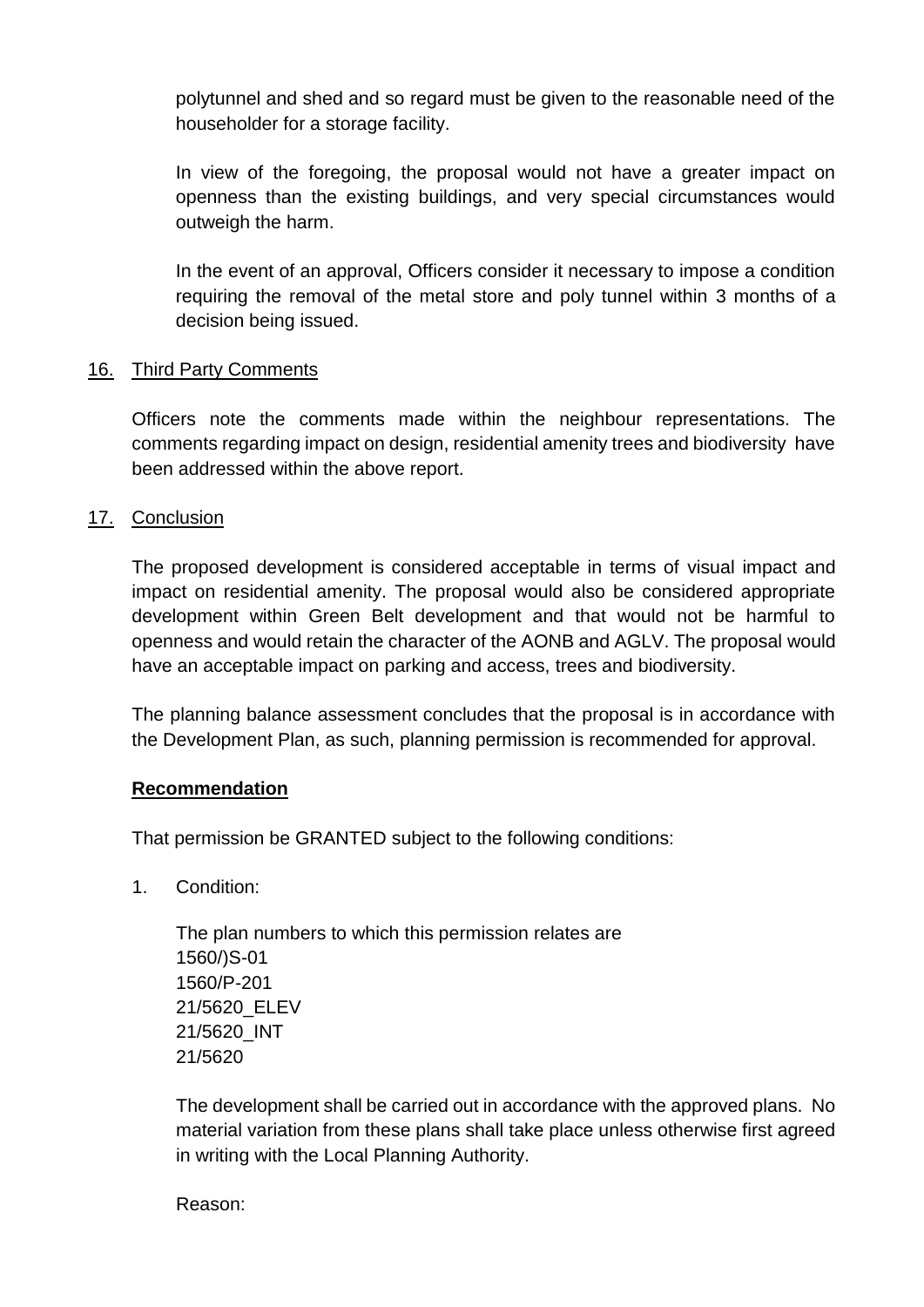In order that the development hereby permitted shall be fully implemented in complete accordance with the approved plans and to accord with Policy TD1 of the Local Plan 2018 (Part 1) and retained Policies D1 and D4 of the Local Plan 2002.

2. Condition:

No variation of the type and colour of the external materials to be used in the construction of the development as shown on the approved deposited plan shall be made without the prior written consent of the Local Planning Authority.

Reason:

In the interest of the character and amenity of the area in accordance with Policy TD1 of the Local Plan 2018 (Part 1) and retained Policies D1 and D4 of the Local Plan 2002.

3. Condition:

The outbuilding hereby permitted shall not be occupied at any time other than for the purposes ancillary to the existing use of the dwelling known as 2 The Reeds as a single family dwelling.

Reason:

In the interest of the character of the area in accordance with Policy TD1 of the Local Plan 2018 (Part 1) and retained Policies D1 and D4 of the Local Plan 2002.

4. Condition:

The outbuildings identified as 'poly tunnel' and metal shed' on drawing 1560/P-201 shall be demolished and all demolition materials removed from the site within 3 months of the date of permission granted and retained as such. Evidence of the removal of the two outbuildings must be submitted to the Local Authority.

Reason:

In the interest of the character and amenity of the area in accordance with Policies RE2, RE3 of the Local Plan (Part 1) 2018 and Retained Policies RD2, D1 and D4 of the Waverley Borough Local Plan 2002.

5. Condition